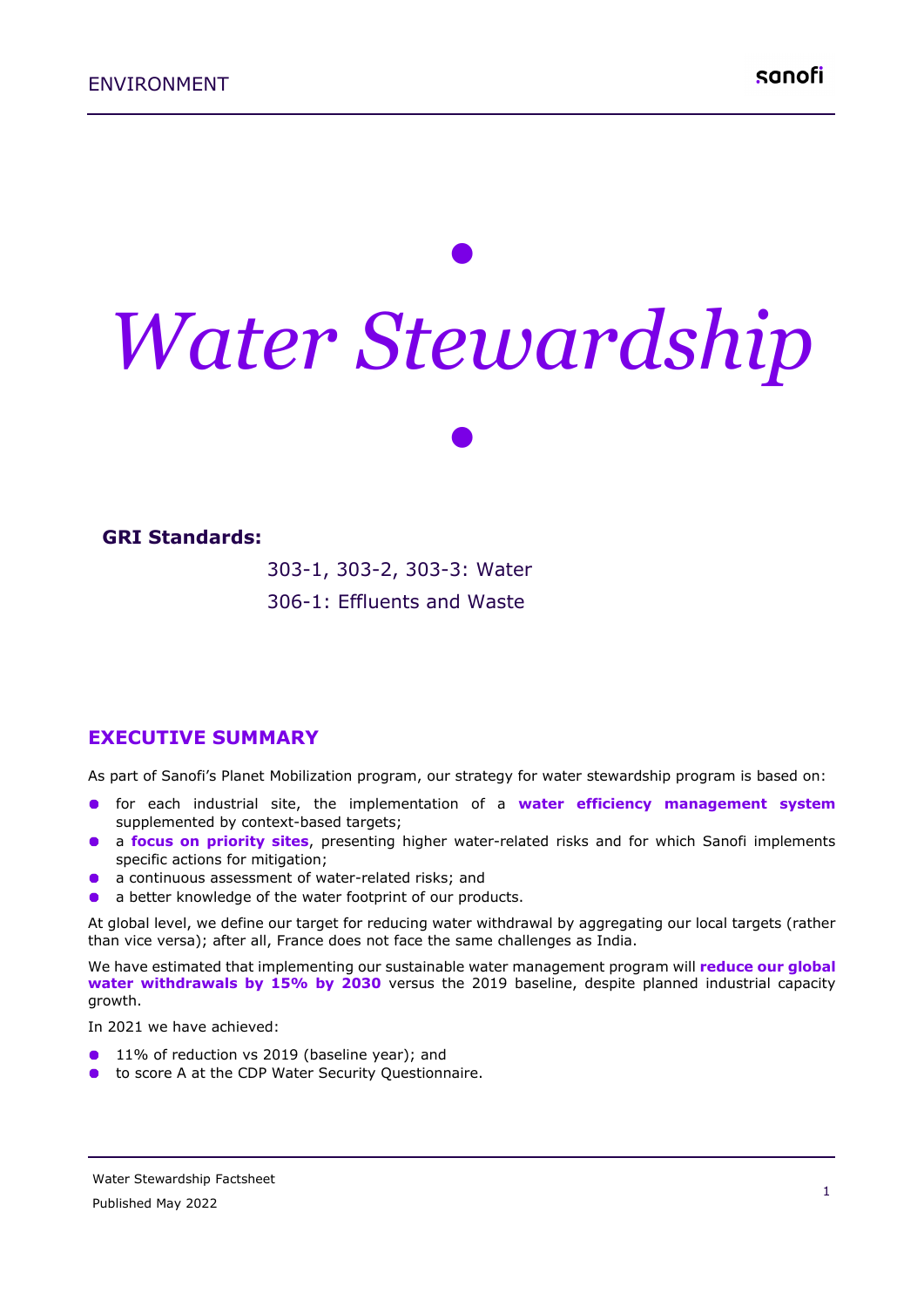# **TABLE OF CONTENTS**

| 2.3. WATER STEWARDSHIP IN OUR DIRECT OPERATIONS  6 |
|----------------------------------------------------|
|                                                    |
|                                                    |
|                                                    |
|                                                    |
|                                                    |
| 3.3. TARGETTING WATER EFFICIENCY EVERYWHERE  8     |
|                                                    |
|                                                    |
|                                                    |
|                                                    |
|                                                    |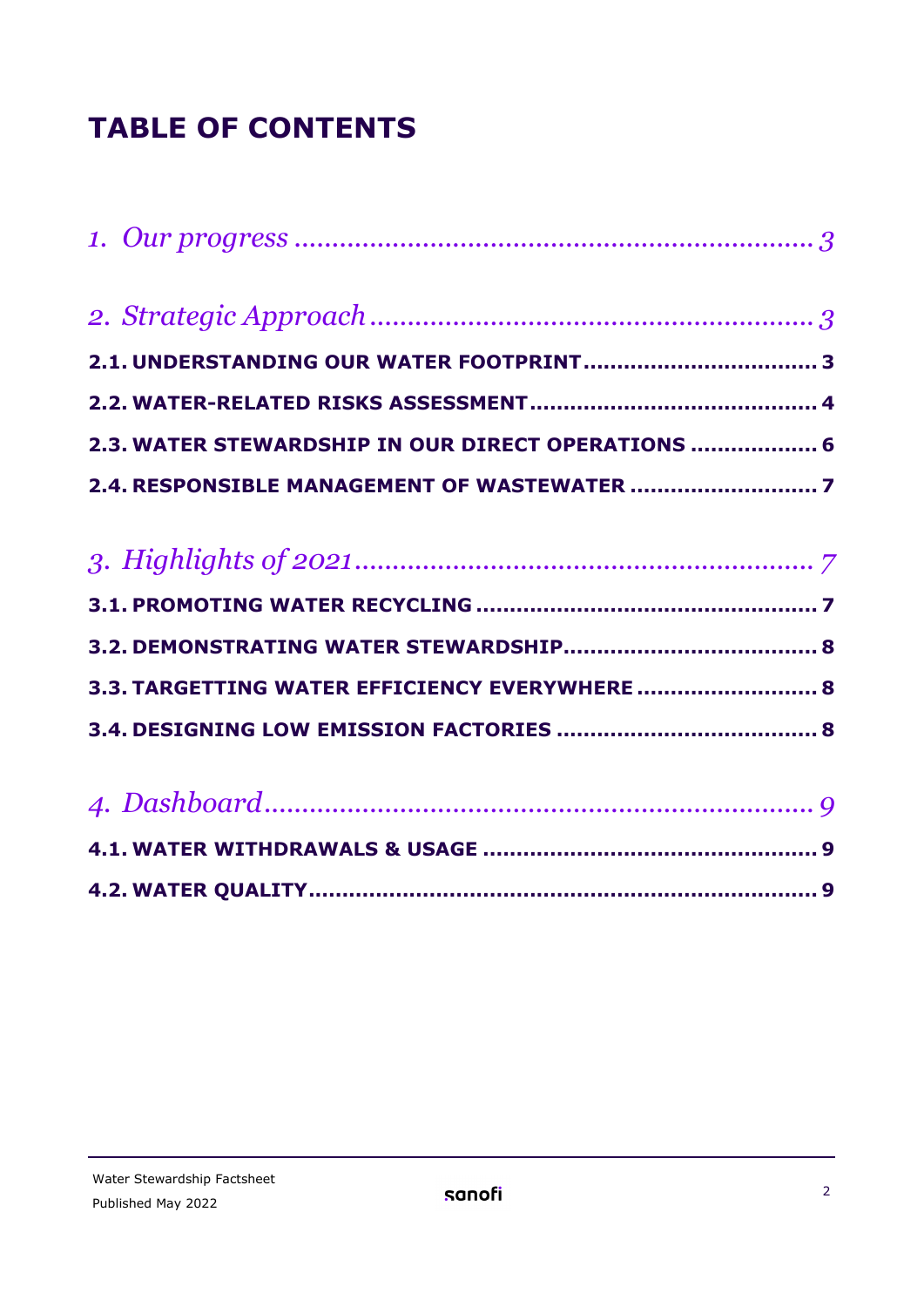# <span id="page-2-0"></span>*1. Our progress*

|               | <b>Our objectives</b>                                                                                            | <b>MANDATE</b> |              | <b>Global Performance 2021</b>                                        |  |
|---------------|------------------------------------------------------------------------------------------------------------------|----------------|--------------|-----------------------------------------------------------------------|--|
|               | Reduce our water withdrawals by 15% from<br>2019 to 2030                                                         |                | 11%          | reduction in water withdrawals<br>compared to 2019                    |  |
| <b>DIXXID</b> | Implement water efficiency management<br>plans on our priority sites by 2025 and on<br>100% of our sites by 2030 |                | <b>N</b> CDP | Sanofi was scored A to the<br><b>CDP Water Security questionnaire</b> |  |

Sanofi's water roadmap is a key part of our environmental sustainability program called **Planet Mobilization.** We have specific consideration for our largest industrial facilities with the largest water usage to be more impactful. We also consider smaller sites to implement water conservation measures: every drop matters!

In 2021, our efforts were again rewarded with the score "A" for the CDP Water Security 2021 questionnaire, the highest score that can be obtained. Sanofi confirms its position in the Leadership band of Companies implementing best practices on water management. This result is the achievement of continuous efforts and encourages Sanofi in its journey to water stewardship.

# <span id="page-2-1"></span>*2.Strategic Approach*

Water stewardship is an important goal for Sanofi. We are committed to responsible management of water, in order to have an environmentally sustainable and a socially equitable usage of this essential resource.

The responsible management of water resources concerns key aspects of our business, such as our license to operate our facilities, ensuring our business continuity to guarantee a permanent availability of our products, and our relations with several stakeholders in a regional context.

As a public engagement Sanofi signed the pledge to **the CEO Water Mandate in 2021**.



*The Mandate is a special initiative of the United Nations Secretary-General and the UN Global Compact, implemented in partnership with the Pacific Institute. Established in 2007, the initiative was created out of the acknowledgement that global water challenges create risk for a wide range of industry sectors, the public sector, local communities, and ecosystems alike. As such, cross-sectoral collaboration is the most effective and credible path to water security.*

*<https://ceowatermandate.org/>*

# <span id="page-2-2"></span>**2.1. UNDERSTANDING OUR WATER FOOTPRINT**

## **2.1.1.The situation in 2021**

Sanofi is on the right path to achieve a reduction of 15% on global water withdrawals in 2030 (considering the 2019 baseline of 35,1 million of  $m^3$ ).

This year, our **water withdrawals have decreased by 11%** vs 2019. This performance is supported in a major part by the six EUROAPI sites, which account for approximately two thirds of total withdrawals.

#### Water Stewardship Factsheet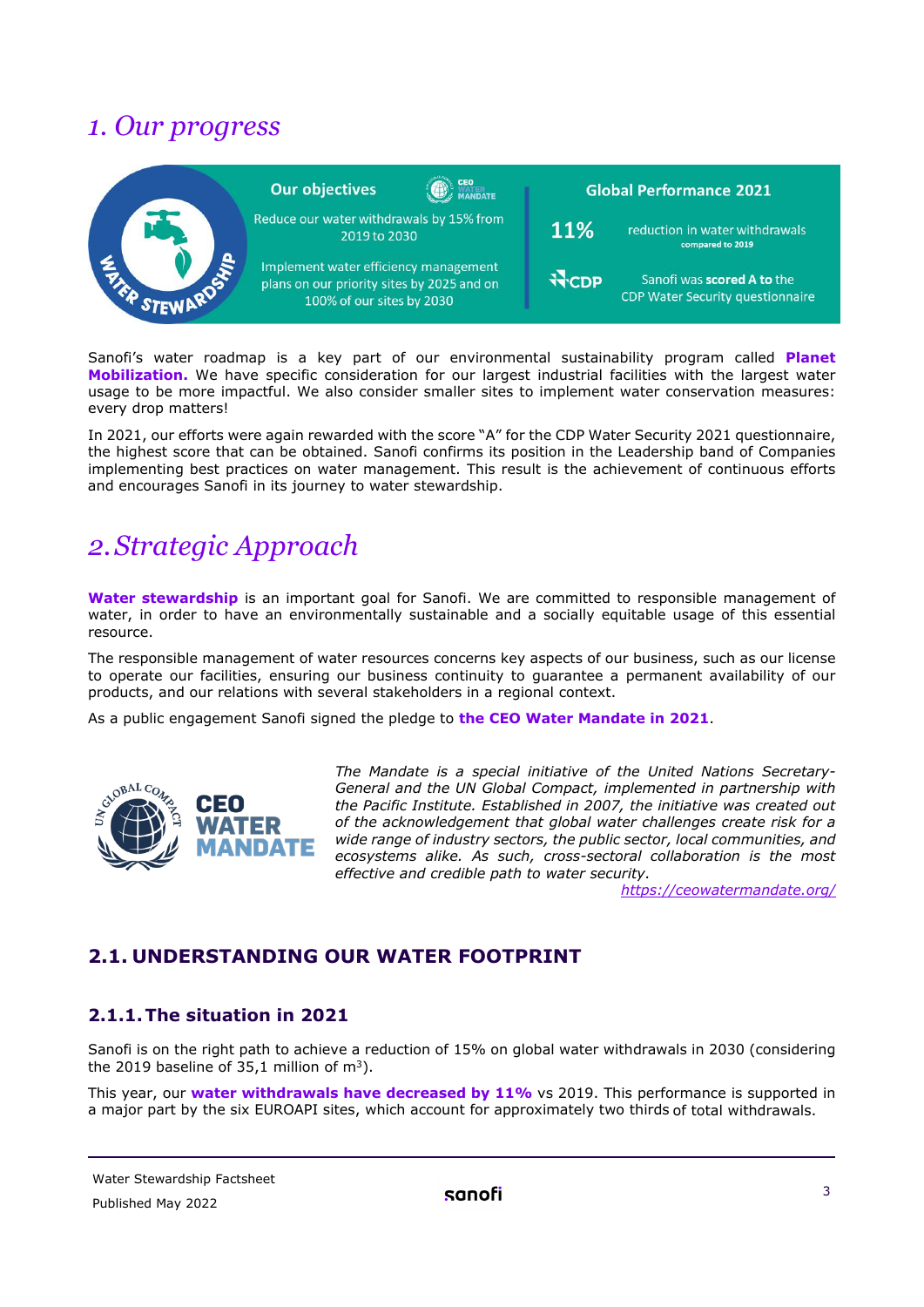## **2.1.2. The different uses of water**

At Sanofi, there are two major usages for water:

- **domestic uses** water used for irrigation, bathrooms, cafeterias, drinking water, etc.; and
- $\bullet$ **industrial applications**, that can be summarized as:
	- heat transfer systems to control temperature of fabrication processes, essentially cooling water applications. In this case, quantity prevails, and the quality of water discharged is only slightly changed after usage,
	- > water that is directly used in the synthesis of ingredients or in the manufacturing processes of pharmaceuticals: high grades of water are required, and water quality is closely monitored at all stages of production and use, and
	- > water that is used for cleaning equipment and vessels: high quality of water is considered as well, to ensure efficiency of the cleaning process. After usage, the effluents are collected and transferred to dedicated facilities for treatment (internal or external).

# **2.1.3. Sources of freshwater**

Source of freshwater varies from one plant to another depending on many factors.

Sanofi has three main sources of freshwater supply:

- **municipal and third-party supply** account for 24% of our total withdrawals in 2021;
- **surface water (lakes, rivers**) represents 22% of our withdrawals in 2021; and
- **ground water** (water pumped from water tables located immediately below Sanofi sites) is our main  $\bullet$ source of water with 54% of withdrawals in 2021.

Sanofi is committed to sustainable use of water. Regardless of the source, each site must identify potential threats on their source and report issues and events to Corporate HSE.

## **2.1.4.Water recycling/reuse**

Recycling water is a great opportunity to reduce our water footprint and demonstrate our efforts for sustainable water use. We encourage our sites to recycle water in local applications.

Several methods exist to recycle/reuse water: harvesting rainwater, optimizing cooling water systems with multiple loops, implementing quaternary treatments in our wastewater treatment plants so the reclaimed water can be used as make-up for cooling towers or boilers, etc.

<span id="page-3-0"></span>In 2021, 26 of our sites report practices of water recycling/reuse for all applications.

# **2.2. WATER-RELATED RISKS ASSESSMENT**

## **2.2.1. Identification of priority sites**

Our objective is to define appropriate responses for sites facing water stress risk.

In 2015, Sanofi has defined its first list of priority sites to identify sites where actions must be implemented with no delay.

In 2020, Sanofi implemented a new program, WRAP: Water Risk Assessment Program. Its objective is to have a relevant analysis of the water risk at our sites. This analysis was carried out using tools specially designed for Sanofi, supported by an external consultant.

Water Stewardship Factsheet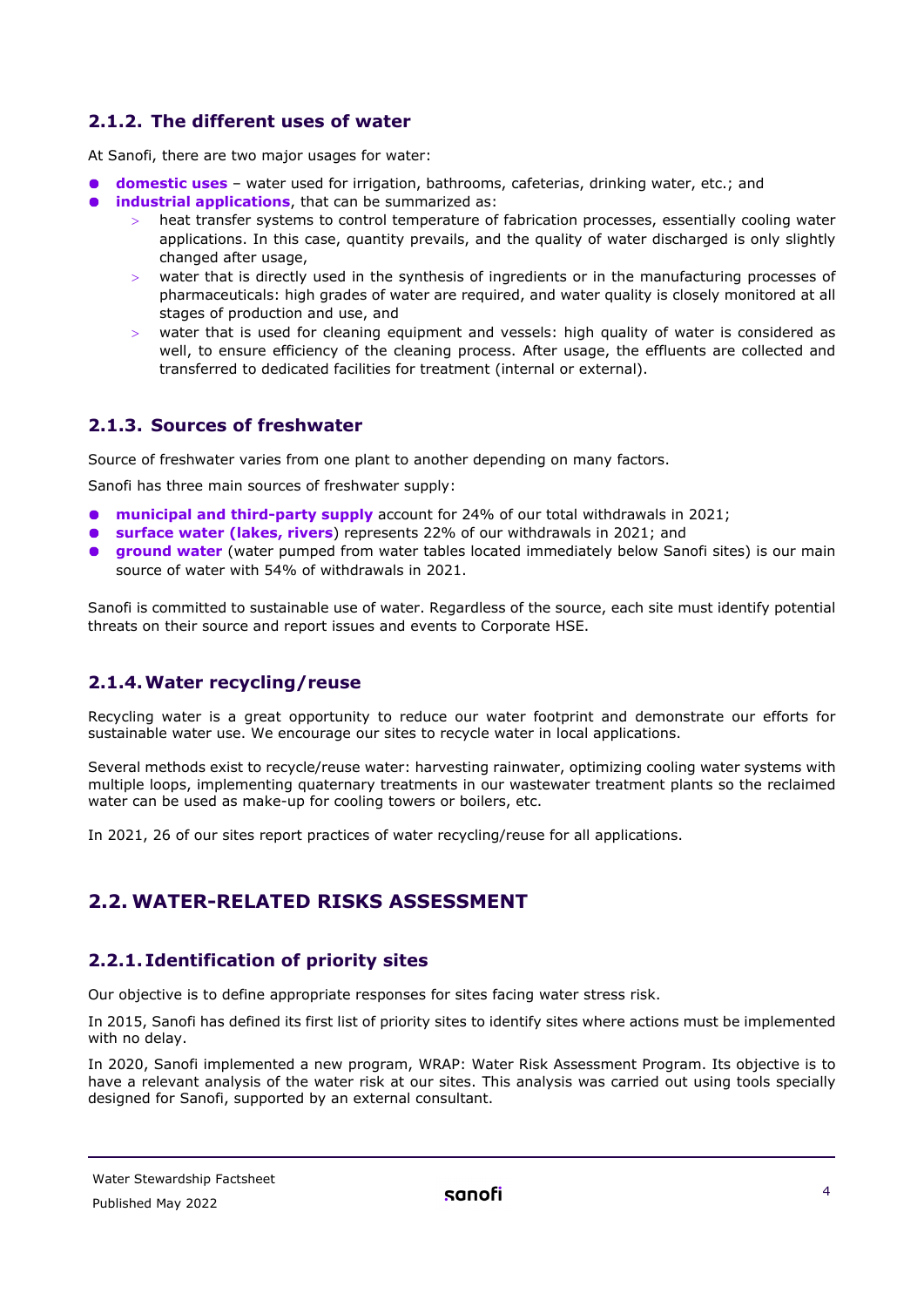We asked each site to evaluate, through a survey, how they address water risks considering three categories: Physical Risks, Regulatory Risks and Reputational Risks. The resulting vulnerability scores were compared to results from the World Resources Institute (WRI) and World Wildlife Fund (WWF) databases.

In 2020, we were able to update our list of priority sites which is composed of 12 sites located in Algeria, Italy, South Africa, Mexico, Pakistan, India, China and Saudi Arabia.

#### **2.2.2.Environment risk assessment**

As a Company rule, every site must manage a program to identify, evaluate, prioritize and control the impact of its past and present activities on the environment. Some specific risks on water may be directly reported by sites during these assessments: these risks will then be incorporated into a broader environmental risk matrix.

This assessment is updated regularly. An annual action plan is established and implemented to improve and control the prioritized actions identified. Beyond the annual plan, long-term opportunities to optimize resources and expenditures dedicated to better protecting the environment are, when appropriate, identified in the local capital expenditure action plan.

Depending on the conclusions of the environmental risk assessment and regulatory requirements, the action plan may include:

- an internal or external audit on water use, comprised of a detailed water balance and the characterization of all effluents produced by the site;
- a water withdrawal and water consumption reduction plan, based on the modernization of some equipment, of water treatment facilities or on the change in operational procedures; and
- **.** the installation of additional in-line analyzers and instruments to increase monitoring, and track efficiency.

#### **2.2.3.Due diligence processes**

During site purchasing due diligence, water intake and discharge are taken into consideration as one aspect of overall Health, Safety and Environment (HSE) actions.

Our key water concerns are related to regulatory compliance for water usage and discharge and assessment of local sensitivity.

## **2.2.4.Health, Safety and Environment (HSE) audits**

HSE internal audits of all Sanofi facilities are led by a team of Experienced Auditors and supported by the Sanofi HSE Expertise Community.

These audits are performed over a rolling three-year program covering all HSE internal requirements and related standards – of which two are dedicated to water management and wastewater management.

## **2.2.5.Suppliers**

We acknowledge that our environmental responsibility is extended all along the value chain of our products, and with this purpose Sanofi is engaged with its suppliers and subcontractors and has mobilized a dedicated Taskforce to coordinate all the actions engaged by the Company.

Sanofi is actively working on different initiatives to increase water security in its value chain:

**Water Stress Risks Assessment** of our key API suppliers is of very high concern, as it is intended to anticipate and/or mitigate the immediate and long-term adverse consequences on the availability of some of our key products, including life-saving medicines. Impacts of climate change on our direct

Water Stewardship Factsheet Published May 2022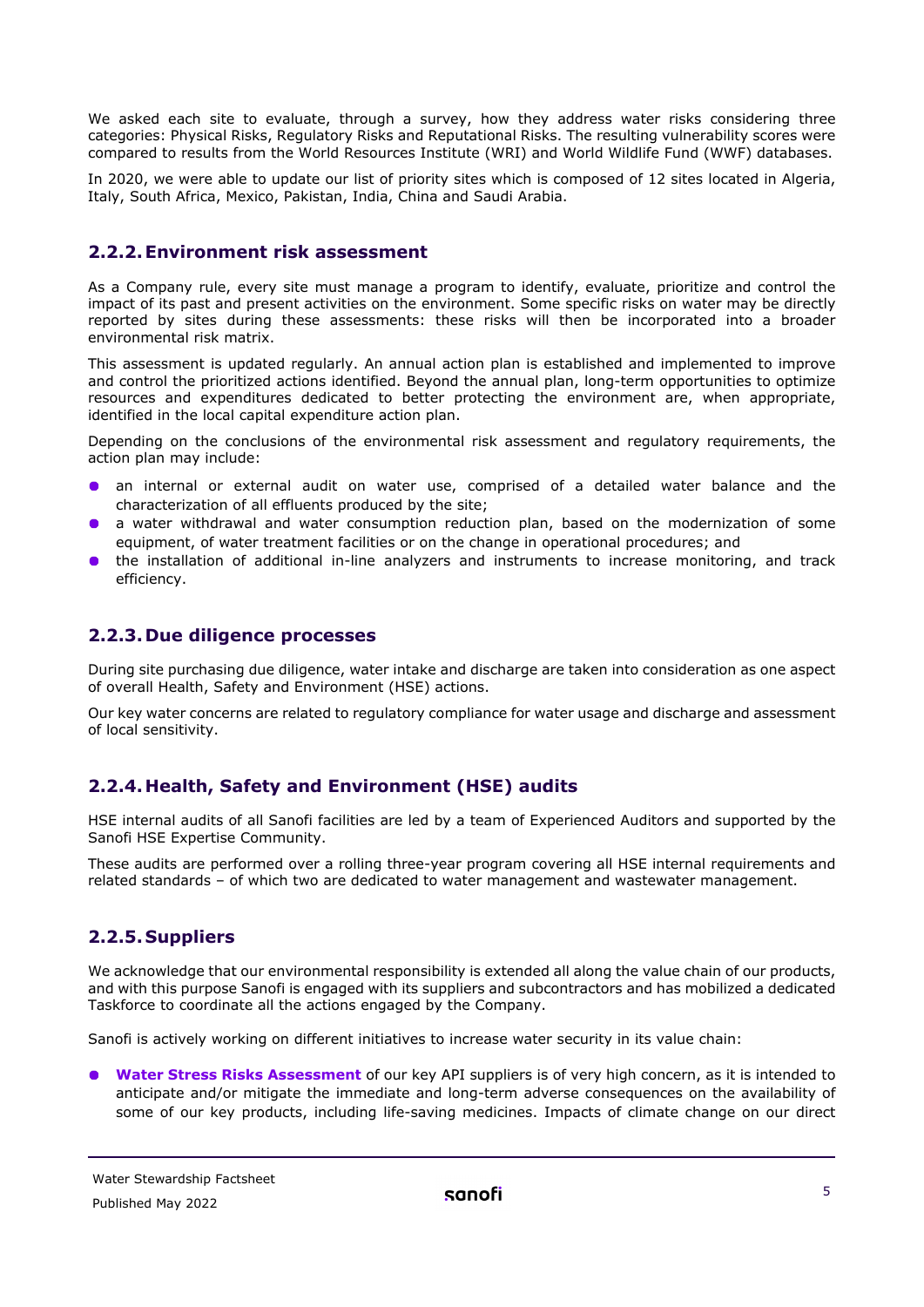operations and in our value chain are continuously assessed by a dedicated Taskforce within the Company;

- **Onboarding** of Suppliers and Contract Manufacturing Organizations (CMOs) on good practices in water management:
	- as a Pharmaceutical Supply Chain Initiative (PSCI) active member, Sanofi has very recent history of inviting our key API suppliers to seminars focusing on water-related issues, including the release of pharmaceuticals in the environment and wastewater treatment technologies. We also continue to progress on our commitment to fight antimicrobial resistance, by raising awareness, clarifying our requirements and by sharing with our Partners good practices on risk management.
- **HSE Audits** (internal & external) of suppliers include questions on water and wastewater management. The risks identified are communicated to business leadership for decision-making. Despite the context of a global pandemic, we have preserved activities to ensure high level of control on management of environmental risks.

# <span id="page-5-0"></span>**2.3. WATER STEWARDSHIP IN OUR DIRECT OPERATIONS**

## **2.3.1. Water efficiency management plans**

Water efficiency is a key pillar of water stewardship.

In 2021, Sanofi launched a new program to have Water Efficiency Management Plans (WEMPs) implemented at all our sites based on the new ISO 46001:2019 standard. Its objective is to define a global methodology to map water usage and to identify opportunities to reduce withdrawals, power, and chemical consumptions specific to each site.

We started this program in the manufacturing site of Ploërmel (France). A strong water stewardship program was already in place, nevertheless, this study showed several levers to optimize water efficiency. The project was carried out using a toolbox (tools, templates, guidelines, etc.) prepared after the ISO 46001 standard and was supported by a consultant for the performance review of equipment/processes using water.

The next step is to deploy the methodology at all sites before 2030, starting with our priority sites before 2025.

## **2.3.2.Context based targets**

We acknowledge that water challenges are specific to each watershed and need to be addressed at local level. Context-based targets are defined after thorough review of water usage and related risks in the water basin, aligned with the conclusions of the 2020 Sanofi WRAP study.

Our goal is that context-based targets enrich action plans of each WEMP with sustainable solutions contributing to improve local water resources condition.

In 2021, we worked with the Water Council, a non-profit organization, to prepare a reference document that provides guidance for all Sanofi sites to better grasp the water issues at local scale.

The same year, we experimented the methodology in two of our priority sites located in Mexico.



Overview of Sanofi site in Ploërmel, France.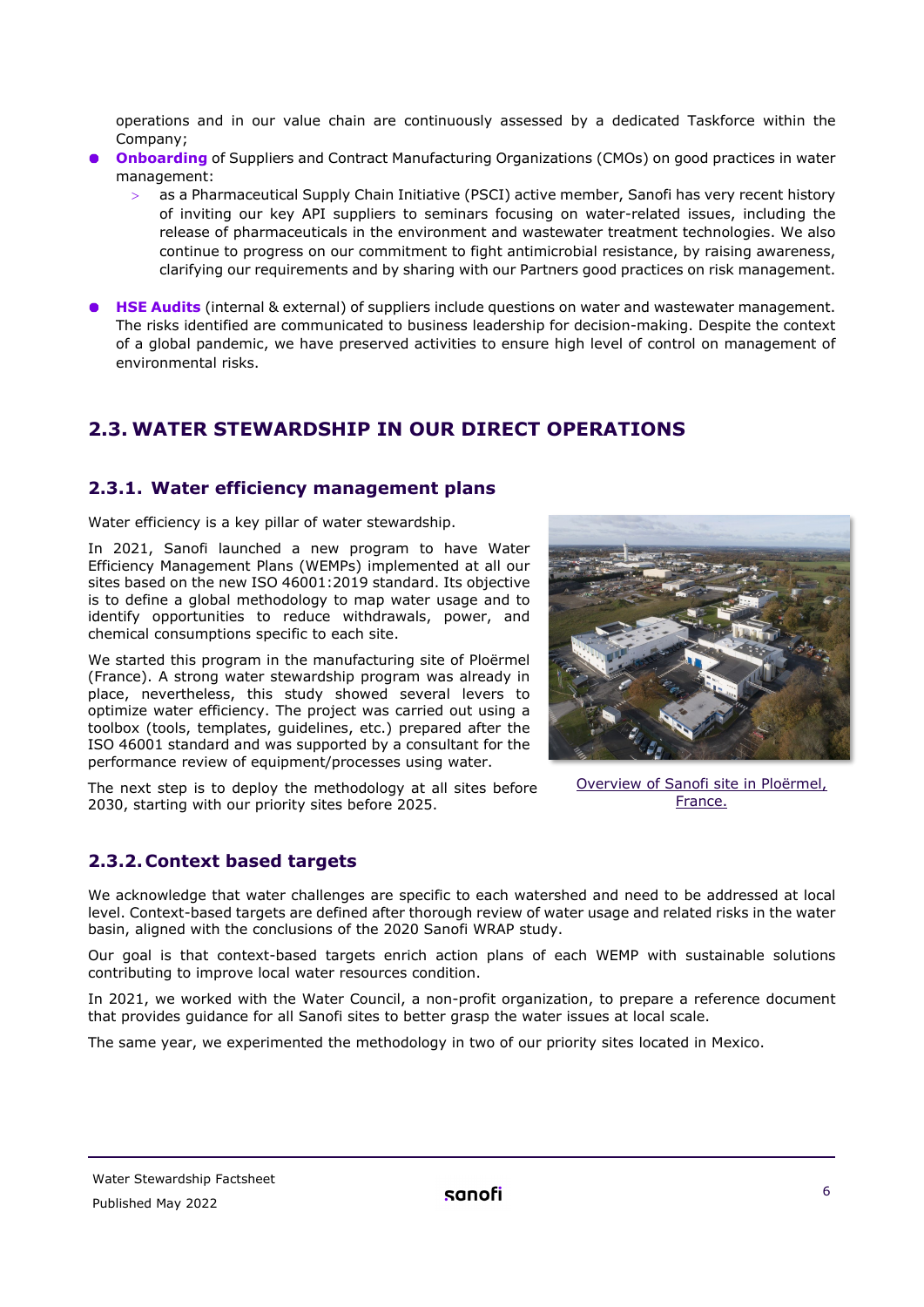# <span id="page-6-0"></span>**2.4. RESPONSIBLE MANAGEMENT OF WASTEWATER**

# **2.4.1. Key principles**

We strive to reduce the impact of our emissions on water bodies by implementing efficient and reliable strategies to limit the presence of contaminants in effluents generated by our manufacturing activities.

Each site implements a specific wastewater management program based on an environmental impact assessment and applicable regulatory framework. These programs include:

- the quantification and characterization of contaminants; and
- the implementation of **specific solutions and technologies** to limit adverse effects on aquatic  $\bullet$ ecosystems.

We dedicate ourselves to a continuous improvement of the efficiency of our wastewater treatment installations. This program is supported by continuous inspections of our sites, by lab-scale testing of existing new solutions and the upgrade of existing facilities.

## **2.4.2.Monitoring wastewater quality**

Sanofi sites are also engaged in monitoring effluents discharged to sewers or water bodies in order to ensure regulatory compliancy and the absence of negative environmental impacts. Chemical Oxygen Demand (COD) is a key parameter to assess the quality of wastewater discharge, as an indicator of organic content (biodegradable and non-biodegradable) in effluents.

Most of our industrial facilities have dedicated wastewater treatment plants, whether the wastewater is discharged directly to the natural environment or not. If discharge is to a public or private sewerage system, then treatment is handled by a third party who complies with locally applicable regulations. Consequently, the overall quantity of COD calculated within our site boundaries (rather than at the point of discharge into the natural environment, as reported in previous years) would appear to be a more reliable and relevant indicator of our efforts to reduce the environmental impacts of our operations on aquatic ecosystems. In 2021, the residual amounts of COD released by our sites have decreased by approximately 13% compared to the baseline (2019). The many programs under way to upgrade our onsite treatment plants, and the embedding of new environmental criteria into the design of our facilities, suggest that levels will stabilize/decrease in the years ahead despite the ongoing expansion of our industrial capacities.

# <span id="page-6-1"></span>*3.Highlights of 2021*

# <span id="page-6-2"></span>**3.1. PROMOTING WATER RECYCLING**



pilot unit

In 2021, all Sanofi employees were invited to participate in the Company's first environmental sustainability ideation program. Three different projects were awarded, with their implementation financed by Sanofi's Planet Mobilization fund.

The IDRA project is one of the winners this year. Its objective is to produce recycled water for several industrial applications on-site by implementing appropriate technologies. This initiative was led by three of our largest manufacturing sites located in Italy, France and Belgium.

In 2021, pilot tests were completed in one of the sites to confirm feasibility and future performance of the water reuse system.

The three units will have the total capacity to save up to **220 million liters of water**  RO skid of the **per year** (equivalent of 70 Olympic pools).

Water Stewardship Factsheet Published May 2022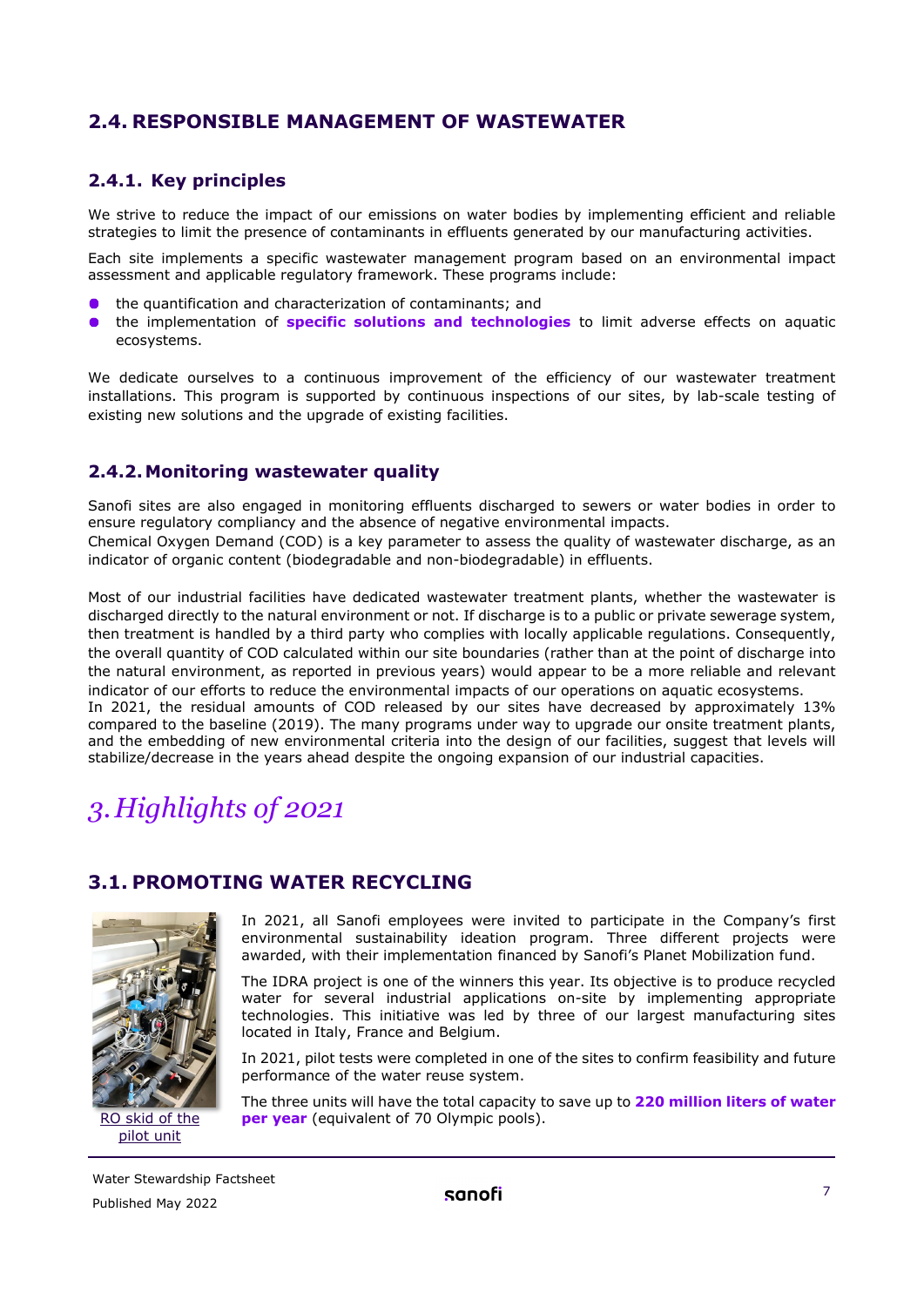# <span id="page-7-0"></span>**3.2. DEMONSTRATING WATER STEWARDSHIP**

In 2021, Sanofi commissioned a new wastewater treatment plant for the production site in Orël (Russia). The project was in response to newly promulgated regulations of restrictive discharge limits.

This new challenge asked for a specific design that considers the implementation of advanced technologies in water treatment, with all equipment and tanks installed inside a dedicated building to address harsh climatic conditions.

Effluents are also now discharged to a small creek, also used by locals as a source of water for irrigation of gardens. Before commissioning, Sanofi agreed with local authorities to **restore the banks of the river**, so communities could also benefit the outcomes of this project. It was also a good opportunity to engage discussions with our neighbors and communicate our commitments for a healthy planet.



Orël new WWTP

# <span id="page-7-1"></span>**3.3. TARGETTING WATER EFFICIENCY EVERYWHERE**

Our tertiary sites globally are strongly committed to the reduction of our water footprint at many levels, from raising awareness about local water challenges to the installation of new water systems. Sanofi is dedicated to **encouraging water efficiency initiatives** wherever an impactful opportunity is identified by our teams.

In Chile, we have replaced all the bathroom fixtures of our 800  $m<sup>2</sup>$  office in Santiago de Chile by handsfree infrared taps.

With 400 employees, our Buenos Aires office (Argentina) is our flagship in the South Cone. In 2021, three international certifications were achieved (LEED Gold, Fitwell and TRUE), marking this building as one of the most outstanding in sustainability. The installation of new high efficiency irrigation system in 2021 has resulted in the reduction of on-site water use by 3%. We expect to further reduce our consumption with an upcoming project of rainwater harvesting and reuse.

# <span id="page-7-2"></span>**3.4. DESIGNING LOW EMISSION FACTORIES**

As part of our Planet Mobilization commitment to operate Low Emission Factories, this year we have completed the upgrade of our wastewater treatment plant located at our production site in Compiègne, France. The new unit, implemented as a tertiary treatment downstream of existing facilities, is designed to **increase performance** on removal of suspended solids, phosphorus and organics of all type, for 100% of effluents produced by the site.

The high grade of water after treatment is a valuable source of freshwater for on-site recycling projects in the near future.



New Tertiary Treatment at Compiègne Wastewater Treatment Plant

Water Stewardship Factsheet Published May 2022